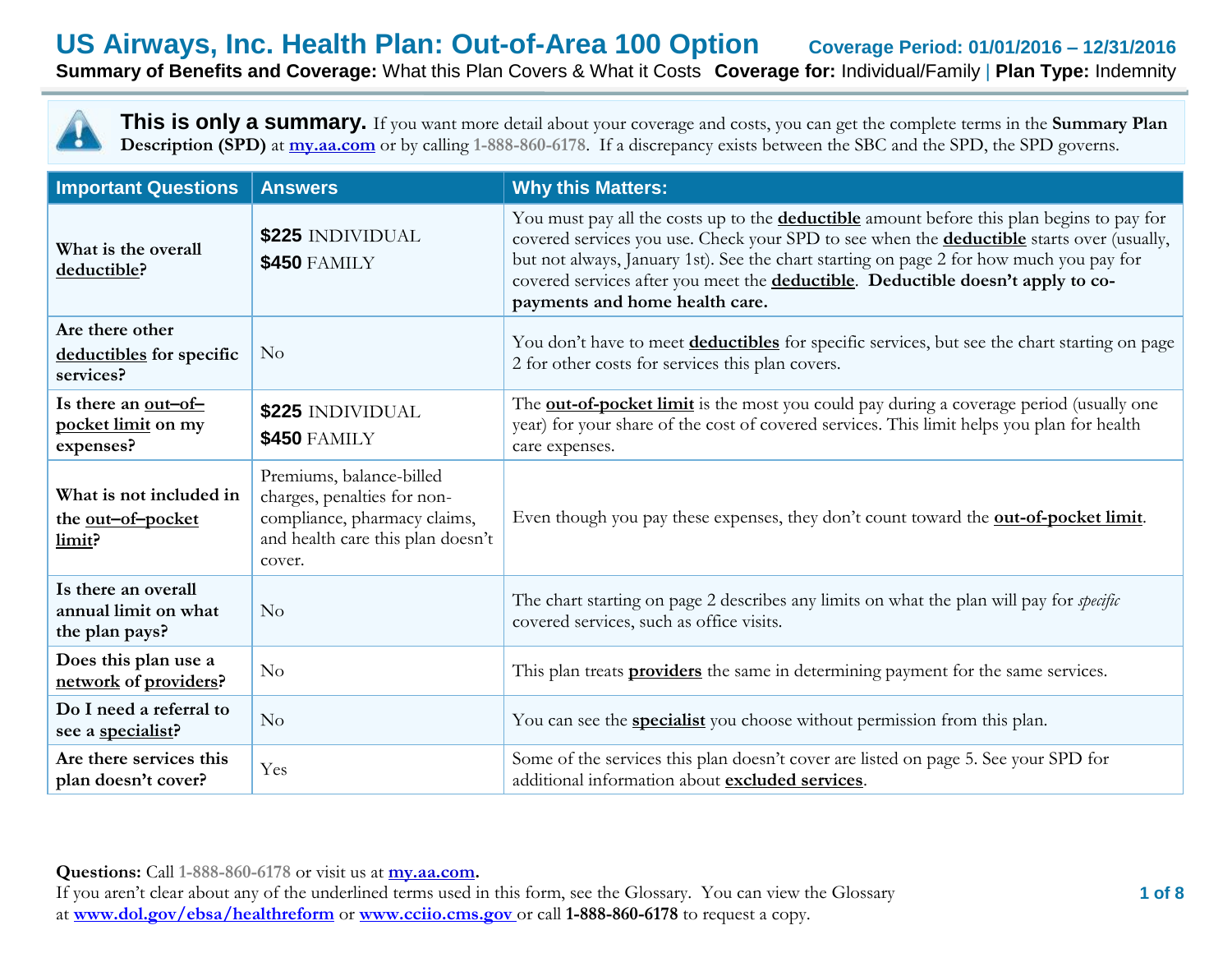## **US Airways, Inc. Health Plan: Out-of-Area 100 Option Coverage Period: 01/01/2016 – 12/31/2016 Summary of Benefits and Coverage:** What this Plan Covers & What it Costs **Coverage for:** Individual/Family | **Plan Type:** Indemnity

**Co-payments** (co-pays) are fixed dollar amounts (for example, \$15) you pay for covered health care, usually when you receive the service.

- **Co-insurance** is *your* share of the costs of a covered service, calculated as a percent of the **allowed amount** for the service. For example, if the plan's **allowed amount** for an overnight hospital stay is \$1,000, your **co-insurance** payment of 20% would be \$200. This may change if you haven't met your **deductible**.
- The amount the plan pays for covered services is based on the **allowed amount**. If an out-of-network **provider** charges more than the **allowed amount**, you may have to pay the difference. For example, if an out-of-network hospital charges \$1,500 for an overnight stay and the **allowed amount** is \$1,000, you may have to pay the \$500 difference. (This is called **balance billing**.)
- Your cost sharing does not depend on whether a provider is in a **network**.

| <b>Common</b><br><b>Services You May Need</b><br><b>Medical Event</b> |                                                                                | <b>Your Cost If You</b><br><b>Use any Provider</b> | <b>Limitations &amp; Exceptions</b>                                                                                                                                                           |  |
|-----------------------------------------------------------------------|--------------------------------------------------------------------------------|----------------------------------------------------|-----------------------------------------------------------------------------------------------------------------------------------------------------------------------------------------------|--|
|                                                                       | Primary care visit to treat an injury or illness                               | No Charge                                          | Pays only after deductible met.                                                                                                                                                               |  |
|                                                                       | Specialist visit                                                               | No Charge                                          | Pays only after deductible met.                                                                                                                                                               |  |
| If you visit a health<br>care provider's office                       | Other medical practitioner office visit (e.g.,<br>chiropractor, acupuncturist) | No Charge for<br>chiropractor                      | Coverage is limited to maximum 20 visits annually.<br>Acupuncture is not covered.                                                                                                             |  |
| or clinic                                                             | Preventive care/screening/immunization                                         | No Charge                                          | There may be other levels of cost share that are<br>contingent on what services are provided. See the<br>Schedule of Out-of-Area Program Benefits section<br>of the SPD for complete details. |  |
|                                                                       | Diagnostic test (x-ray, blood work)                                            | No Charge                                          | The amount you pay may be different depending on<br>how/where your care was provided. See the<br>Schedule of Out-of-Area Program Benefits section<br>of the SPD for complete details.         |  |
| If you have a test                                                    | Imaging (CT/PET scans, MRIs)                                                   | No Charge                                          | The amount you pay may be different depending on<br>how/where your care was provided. See the<br>Schedule of Out-of-Area Program Benefits section<br>of the SPD for complete details.         |  |

**Questions:** Call **1-888-860-6178** or visit us at **my.aa.com.**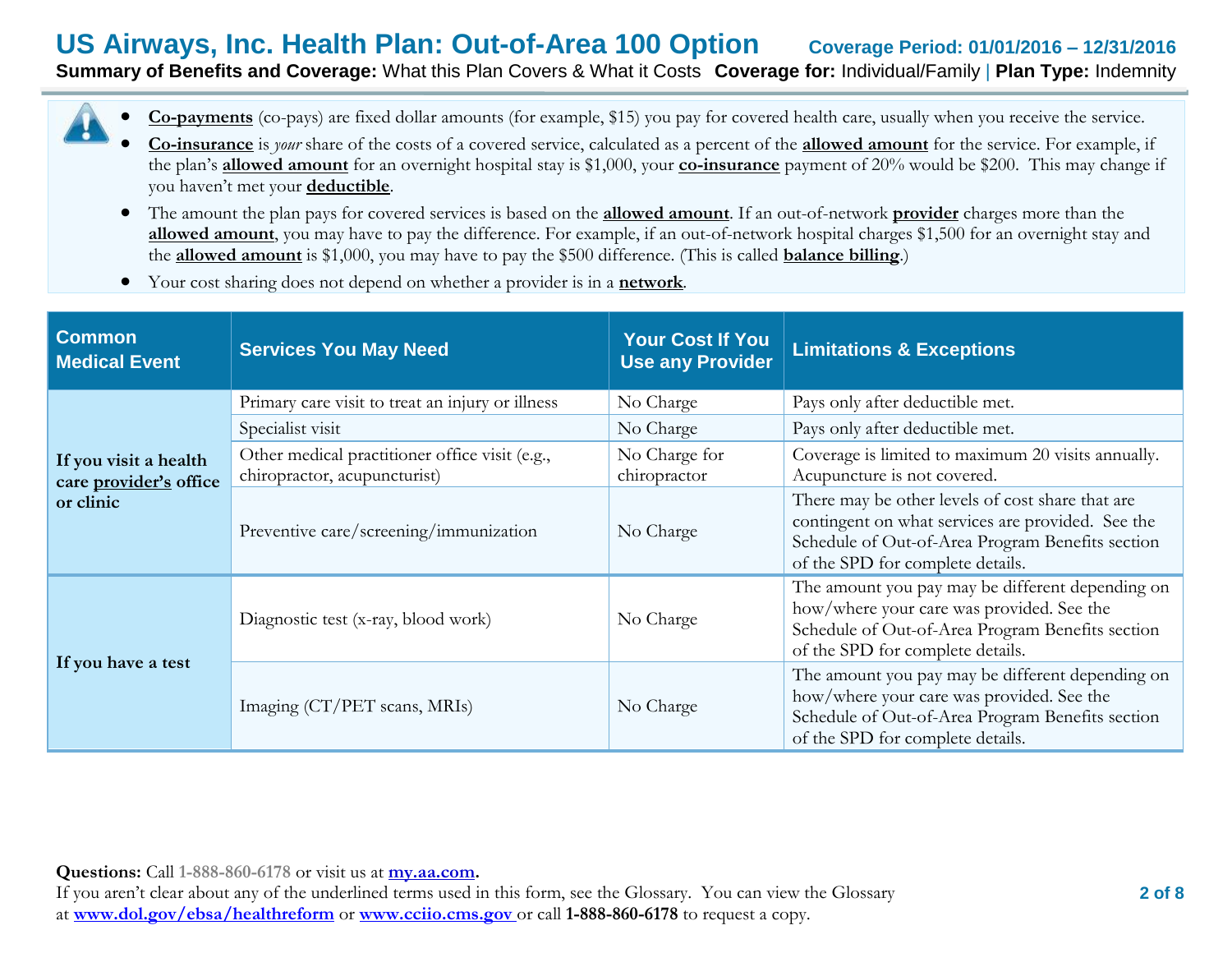**Summary of Benefits and Coverage:** What this Plan Covers & What it Costs **Coverage for:** Individual/Family | **Plan Type:** Indemnity

| <b>Common</b><br><b>Medical Event</b>                                                                   | <b>Services You May Need</b>                   |                                 | <b>Limitations &amp; Exceptions</b>                                                                                                                                                                                                                      |
|---------------------------------------------------------------------------------------------------------|------------------------------------------------|---------------------------------|----------------------------------------------------------------------------------------------------------------------------------------------------------------------------------------------------------------------------------------------------------|
| If you need drugs to                                                                                    | Generic drugs                                  | \$15 retail/\$30 mail<br>order  | Deductible does not apply.<br>You must use an in-network pharmacy.<br>Covers up to 34 day supply (retail Rx); 35-90 day<br>supply (mail order Rx).                                                                                                       |
| treat your illness or<br>condition<br>More information<br>about <b>prescription</b><br>drug coverage is | Preferred brand drugs                          | \$30 retail/\$60 mail<br>order  | Deductible does not apply.<br>You must use an in-network pharmacy.<br>If you request a brand drug when a generic drug is<br>available, you will pay the cost difference between<br>the brand and generic drugs in addition to the<br>generic co-payment. |
| available at<br>www.express-<br>scripts.com                                                             | Non-preferred brand drugs                      | \$50 retail/\$100 mail<br>order | Deductible does not apply.<br>You must use an in-network pharmacy.<br>If you request a brand drug when a generic drug is<br>available, you will pay the cost difference between<br>the brand and generic drugs in addition to the<br>generic co-payment. |
| If you have                                                                                             | Facility fee (e.g., ambulatory surgery center) | No Charge                       | Pays only after deductible met.                                                                                                                                                                                                                          |
| outpatient surgery                                                                                      | Physician/surgeon fees                         | No Charge                       | Pays only after deductible met.                                                                                                                                                                                                                          |
| If you need                                                                                             | Emergency room services                        | No Charge                       | Pays only after deductible met.                                                                                                                                                                                                                          |
| immediate medical                                                                                       | Emergency medical transportation               | No Charge                       | Pays only after deductible met.                                                                                                                                                                                                                          |
| attention                                                                                               | Urgent care                                    | No Charge                       | Pays only after deductible met.                                                                                                                                                                                                                          |
| If you have a                                                                                           | Facility fee (e.g., hospital room)             | No Charge                       | Pays only after deductible met.                                                                                                                                                                                                                          |
| hospital stay                                                                                           | Physician/surgeon fee                          | No Charge                       | Pays only after deductible met.                                                                                                                                                                                                                          |
| If you have mental                                                                                      | Mental/Behavioral health outpatient services   | No Charge                       | Pays only after deductible met.                                                                                                                                                                                                                          |
| health, behavioral                                                                                      | Mental/Behavioral health inpatient services    | No Charge                       | Pays only after deductible met.                                                                                                                                                                                                                          |
| health, or substance                                                                                    | Substance use disorder outpatient services     | No Charge                       | Pays only after deductible met.                                                                                                                                                                                                                          |
| abuse needs                                                                                             | Substance use disorder inpatient services      | No Charge                       | Pays only after deductible met.                                                                                                                                                                                                                          |
| If you are pregnant                                                                                     | Prenatal and postnatal care                    | No Charge                       | Pays only after deductible met.                                                                                                                                                                                                                          |
|                                                                                                         | Delivery and all inpatient services            | No Charge                       | Pays only after deductible met.                                                                                                                                                                                                                          |

**Questions:** Call **1-888-860-6178** or visit us at **my.aa.com.**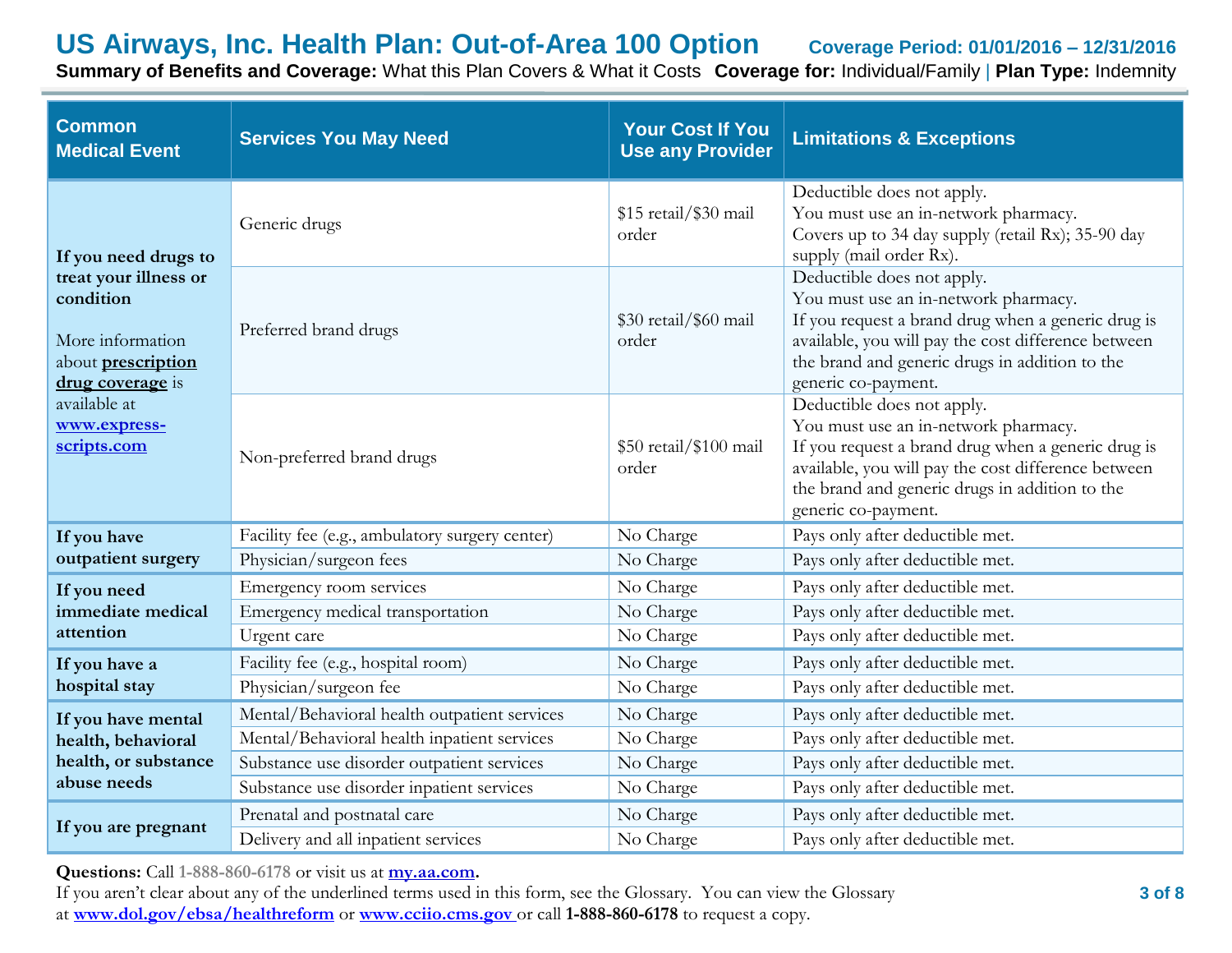**Summary of Benefits and Coverage:** What this Plan Covers & What it Costs **Coverage for:** Individual/Family | **Plan Type:** Indemnity

| <b>Common</b><br><b>Medical Event</b>     | <b>Services You May Need</b> | Your Cost If You<br><b>Use any Provider</b> | <b>Limitations &amp; Exceptions</b>                                                                                                                                                       |
|-------------------------------------------|------------------------------|---------------------------------------------|-------------------------------------------------------------------------------------------------------------------------------------------------------------------------------------------|
|                                           | Home health care             | No Charge                                   | Deductible does not apply.<br>Coverage is limited to maximum 100 visits annually.                                                                                                         |
| If you need help<br>recovering or have    | Rehabilitation services      | No Charge                                   | Pays only after deductible met.<br>Coverage is limited to maximum 40 visits annually<br>for physical and occupational combined therapy;<br>maximum 20 visits annually for speech therapy. |
| other special health<br>needs             | Habilitation services        | No Charge                                   | Pays only after deductible met.<br>All rehabilitation and habilitation visits count toward<br>your rehabilitation visit limit.                                                            |
|                                           | Skilled nursing care         | No Charge                                   | Coverage is limited to maximum 60 days annually.                                                                                                                                          |
|                                           | Durable medical equipment    | No Charge                                   | Precertification required after \$500 has been met.                                                                                                                                       |
|                                           | Hospice service              | No Charge                                   | Pays only after deductible met.                                                                                                                                                           |
|                                           | Eye exam                     | Not Covered                                 | -none-                                                                                                                                                                                    |
| If your child needs<br>dental or eye care | Glasses                      | Not Covered                                 | -none–                                                                                                                                                                                    |
|                                           | Dental check-up              | Not Covered                                 | -none-                                                                                                                                                                                    |

## **Excluded Services & Other Covered Services:**

**Services Your Plan Does NOT Cover (This isn't a complete list. Check your SPD for other excluded services.)**

- Acupuncture
- Cosmetic surgery
- Dental care (except for dental treatment and oral surgery related to the mouth that is required as the result of an accident and started prior to a year after the accident)
- Glasses
- Hearing aids
- Infertility treatment (except diagnostic testing to determine the cause of infertility and prescription medication to treat infertility)
- Long-term care
- Routine eye care
- Routine foot care (except for procedures associated with diabetic treatment)
- Weight loss programs

**Questions:** Call **1-888-860-6178** or visit us at **my.aa.com.**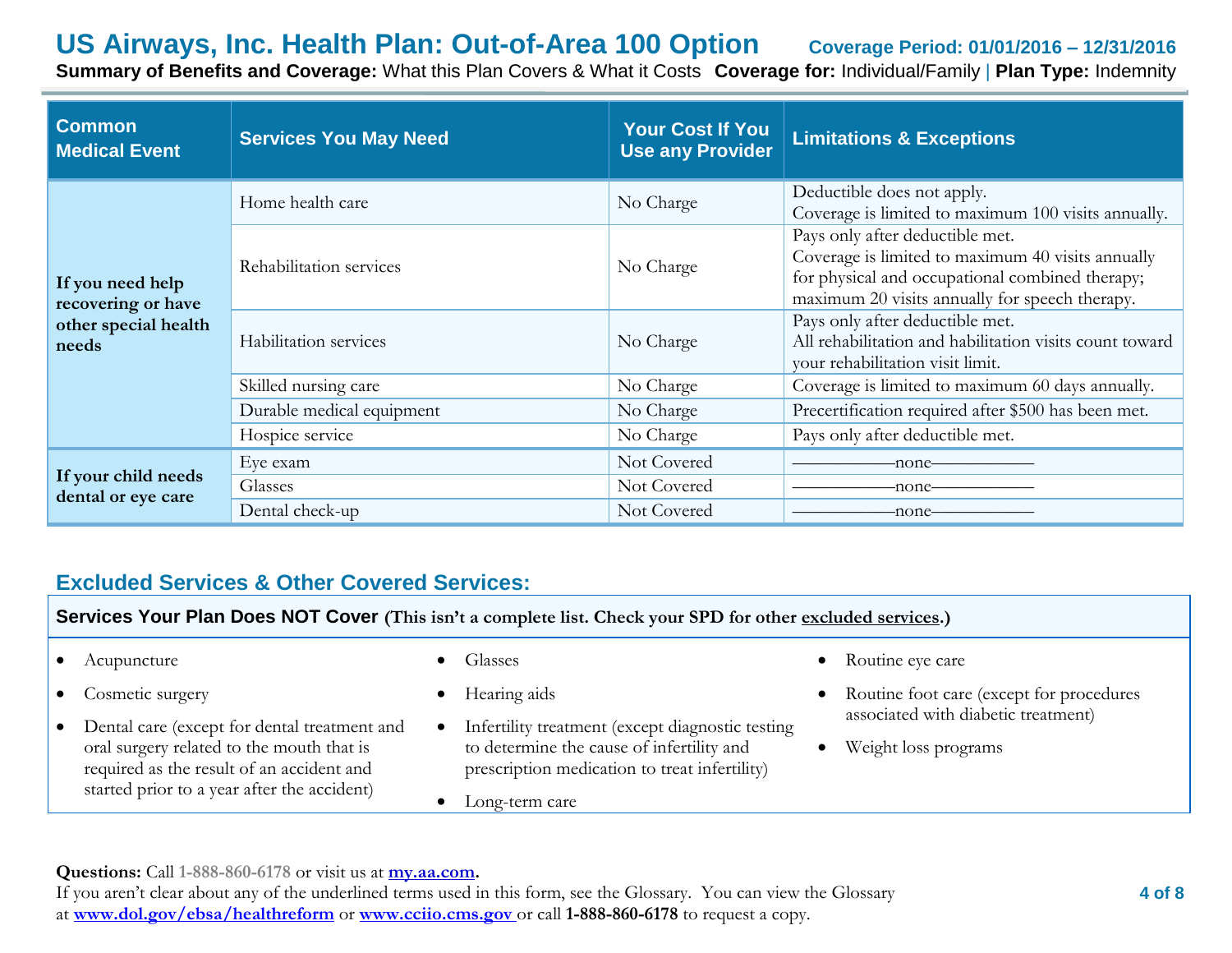| Other Covered Services (This isn't a complete list. Check your SPD for other covered services and your costs for these services.) |  |                                                                    |           |                      |
|-----------------------------------------------------------------------------------------------------------------------------------|--|--------------------------------------------------------------------|-----------|----------------------|
| • Bariatric surgery (one procedure for the life of •<br>the patient's participation in the Plan)                                  |  | Most coverage provided outside the United<br>States. See my.aa.com | $\bullet$ | Private-duty nursing |
| • Chiropractic care $(20 \text{ visit annual max.})$                                                                              |  | • Non-emergency care when traveling outside<br>the U.S.            |           |                      |

## **Your Rights to Continue Coverage:**

If you lose coverage under the plan, then, depending upon the circumstances, Federal and State laws may provide protections that allow you to keep health coverage. Any such rights may be limited in duration and will require you to pay a **premium**, which may be significantly higher than the premium you pay while covered under the plan. Other limitations on your rights to continue coverage may also apply.

For more information on your rights to continue coverage, contact the plan at 1-888-860-6178, www.dol.gov/ebsa, or the U.S. Department of Health and Human Services at 1-877-267-2323 x61565 or www.cciio.cms.gov.

### **Your Grievance and Appeals Rights:**

If you have a complaint or are dissatisfied with a denial of coverage for claims under your plan, you may be able to **appeal** or file a **grievance**. For questions about your rights, this notice, or assistance, you can contact the claims administrator (listed on your member ID card) at:

| Blue Cross and Blue Shield of Texas | UnitedHealthcare              | Express-Scripts, Inc.        |
|-------------------------------------|-------------------------------|------------------------------|
| ATTN: Appeals for US Airways, Inc.  | National Appeals Center       | Appeals for US Airways, Inc. |
| PO BOX 833874                       | PO BOX 30432                  | PO BOX 66588                 |
| Richardson, TX 75083-3874           | Salt Lake City, UT 84130-0432 | St. Louis, MO 63166-6588     |
| Telephone: 1-800-441-9188           | Telephone: 1-800-520-0811     | Telephone: 1-800-753-2851    |

## **Does this Coverage Provide Minimum Essential Coverage?**

The Affordable Care Act requires most people to have health care coverage that qualifies as "minimum essential coverage." **This health coverage does provide minimum essential coverage.**

## **Does this Coverage Meet the Minimum Value Standard?**

The Affordable Care Act establishes a minimum value standard of benefits of a health plan. The minimum value standard is 60% (actuarial value). **This health coverage does meet the minimum value standard for the benefits it provides.**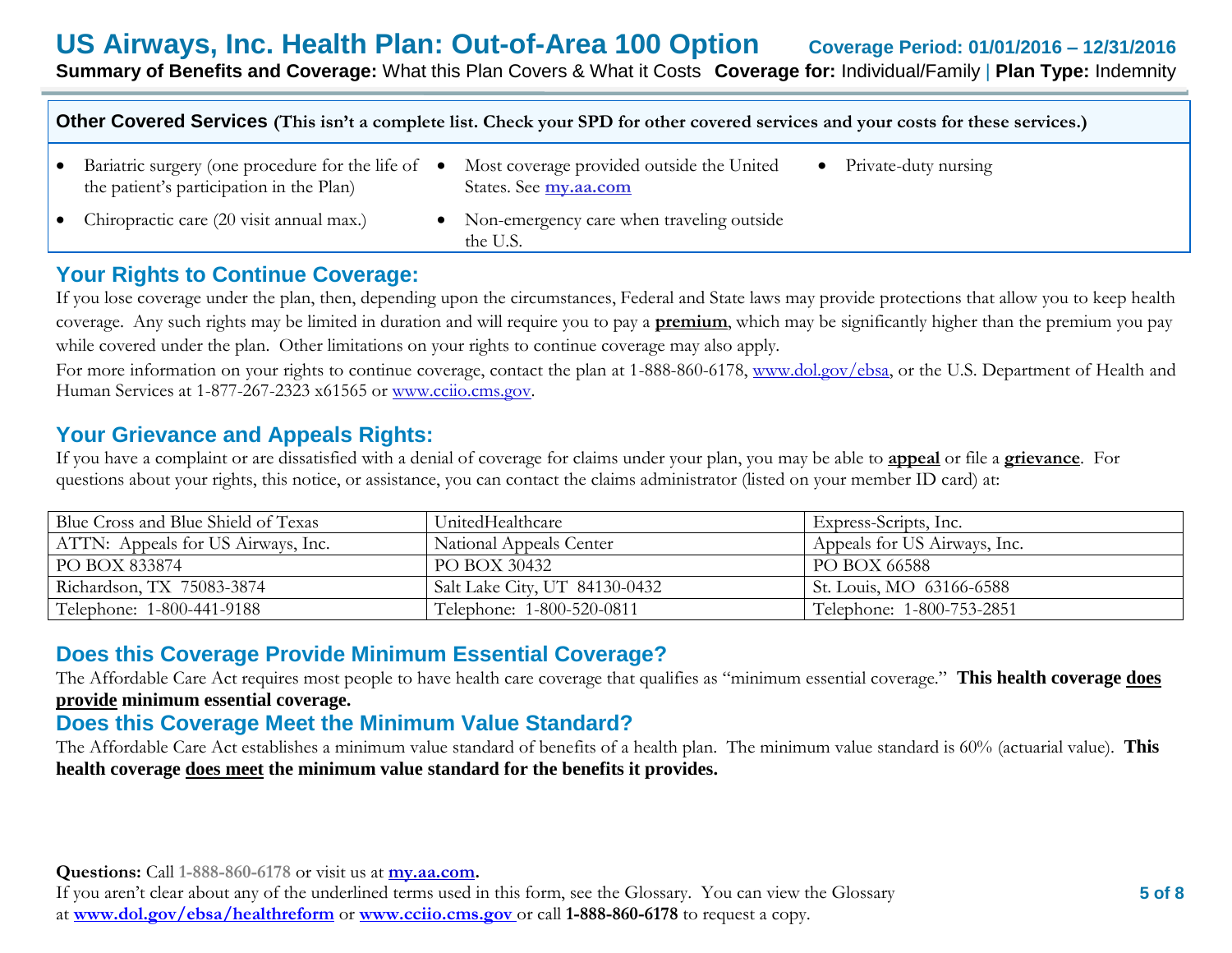## **US Airways, Inc. Health Plan: Out-of-Area 100 Option Coverage Period: 01/01/2016 – 12/31/2016 Summary of Benefits and Coverage:** What this Plan Covers & What it Costs **Coverage for:** Individual/Family | **Plan Type:** Indemnity

## **Health Reimbursement Account (HRA) (formerly known as Health US Account (HUSA))**

If you (or your spouse/DP) participate in the WebMD Wellness program and earn wellness rewards, we will place those reward funds in your YSA (Your Spending Account) HRA. Any remaining unused funds in your HUSA will automatically be transferred to your HRA. You can use the funds to pay for health-related items not paid by your medical, dental, or vision (deductibles, out-of-pocket amounts, etc.) You must use all the funds in your HCFSA before you can access the funds in this HRA. Also, you can access these funds only up to the amounts actually deposited into the HRA.

## **Health Care Flexible Spending Account (HCFSA)**

From payroll deductions throughout the year, you can set aside pre-tax funds that go into your YSA (Your Spending Account) HCFSA. These funds may be used to reimburse you for health-related expenses such as deductibles, out-of-pocket amounts, etc. As soon as you make your first contribution through payroll deduction each year, the full amount of your elected HCFSA account is available for use. **For 2016, the maximum amount you can deposit into your HCFSA is \$2,550.** 

## **Language Access Services:**

Para obtener asistencia en español, llame al número de teléfono en su tarjeta de identificación. 若需要中文协助,请拨打您会员卡上的电话号码 Dine k'ehji shich'i' hadoodzih ninizingo, bee neehozin biniiye nanitinigii number bikaa'igii bich'i' hodiilnih Para sa tulong sa Tagalog, tawagan ang numero sa iyong ID card.

––––––––––––––––––––––*To see examples of how this plan might cover costs for a sample medical situation, see the next page.–––––––––––*–––––––––––

**Questions:** Call **1-888-860-6178** or visit us at **my.aa.com.**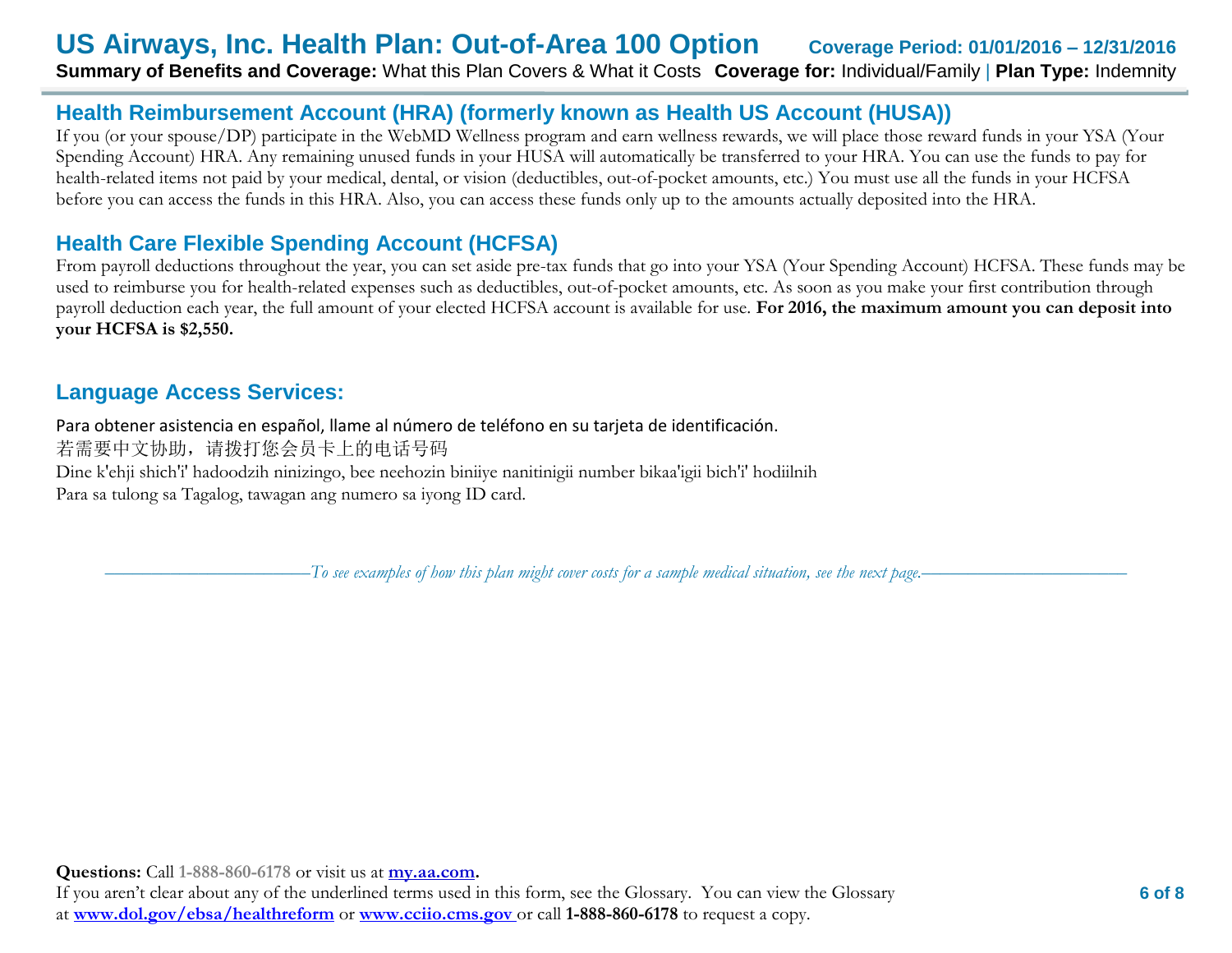## **About these Coverage Examples:**

These examples show how this plan might cover medical care in given situations. Use these examples to see, in general, how much financial protection a sample patient might get if they are covered under different plans.



**This is not a cost estimator.** 

Don't use these examples to estimate your actual costs under this plan. The actual care you receive will be different from these examples, and the cost of that care will also be different.

See the next page for important information about these examples.

| <b>Having a baby</b> |  |
|----------------------|--|
| (normal delivery)    |  |

- Amount owed to providers: \$7,540
- **Plan pays** \$7,255
- **Patient pays** \$285

#### **Sample care costs:**

| Total                         | \$7,540 |
|-------------------------------|---------|
| Vaccines, other preventive    | \$40    |
| Radiology                     | \$200   |
| Prescriptions (4 @ \$50 each) | \$200   |
| Laboratory tests              | \$500   |
| Anesthesia                    | \$900   |
| Hospital charges (baby)       | \$900   |
| Routine obstetric care        | \$2,100 |
| Hospital charges (mother)     | \$2,700 |
|                               |         |

#### **Patient pays:**

| Deductibles          | \$225 |
|----------------------|-------|
| Co-payments          | \$60  |
| Co-insurance         |       |
| Limits or exclusions |       |
| Total                | \$285 |

#### **Managing type 2 diabetes** (routine maintenance of

a well-controlled condition)

- **Amount owed to providers: \$5,400**
- **Plan pays** \$4,190
- **Patient pays** \$1,210

#### **Sample care costs:**

| Prescriptions $(50 \text{ @ } $58 \text{ each})$ | \$2,900 |
|--------------------------------------------------|---------|
| Medical Equipment and Supplies                   | \$1,300 |
| Office Visits (7 @ \$100 each)                   | \$700   |
| Education                                        | \$300   |
| Laboratory tests                                 | \$100   |
| Vaccines, other preventive                       | \$100   |
| Total                                            | \$5,400 |

#### **Patient pays:**

| Deductibles (met previously) |         |
|------------------------------|---------|
| Co-payments                  | \$910   |
| Co-insurance                 | \$0     |
| Limits or exclusions         | \$300   |
| Total                        | \$1,210 |

**Questions:** Call **1-888-860-6178** or visit us at **my.aa.com.**